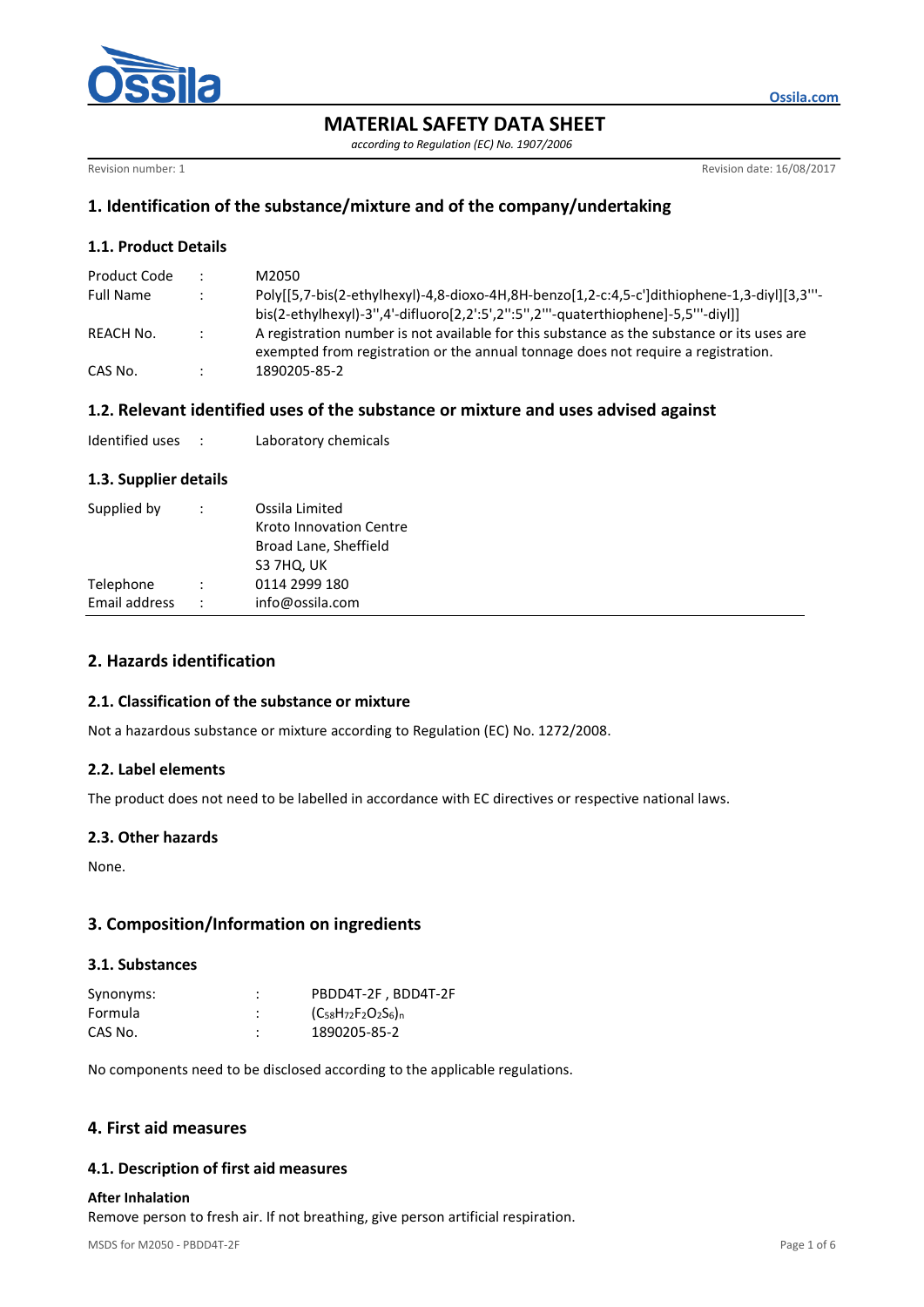**After skin contact** Wash with soap and water.

**After eye contact** Flush with copious amounts of water as a precaution.

**After Ingestion** Rinse out mouth with water.

### **4.2. Most important symptoms and effects, both acute and delayed**

The most important known symptoms and effects are described in section 11.

### **4.3. Indication of any immediate medical attention and special treatment needed**

No data available.

## **5. Fire fighting**

#### **5.1. Extinguishing media**

**Suitable extinguishing media**: Dry chemical, alcohol-resistant foam, carbon dioxide or water spray. Consult with local fire authorities before attempting large scale fire-fighting operations.

### **5.2. Special hazards arising from the substance of mixture**

**Hazardous combustion products:** Carbon oxides, sulfur oxides, hydrogen fluorides.

### **5.3. Advice for firefighters**

Wear a self-contained breathing apparatus if necessary. During a fire, irritating and highly toxic gases and vapours may be generated by thermal decomposition.

### **6. Accidental release measures**

### **6.1. Personal precautions, protective equipment and emergency procedures**

Wear personal protective equipment (section 8). Avoid dust formation. Ensure room is well ventilated. Remove all sources of ignition.

### **6.2. Environmental precautions**

Do not let product enter drains.

### **6.3. Containment and cleaning**

Contain and clean up spill if safe to do so using an electrically protected vacuum cleaner or by wet-brushing. Dispose of dry waste in closed container for proper disposal according to local regulations.

## **7. Handling and storage**

### **7.1. Precautions for safe handling**

Avoid formation of dust and aerosols. Keep away from sources of ignition and avoid the build-up of electrostatic charge. Provide exhaust ventilation in places where dust is formed.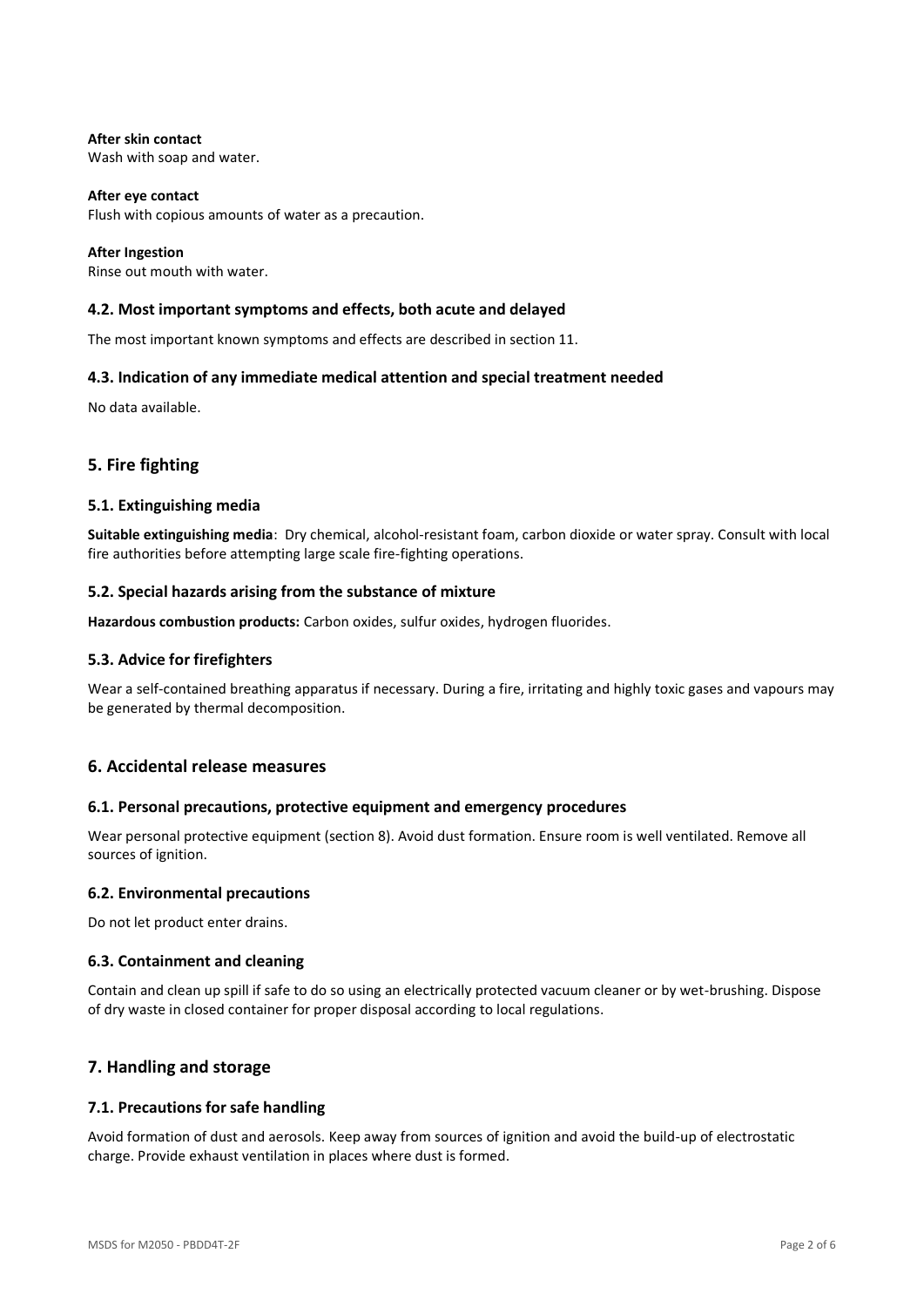### **7.2. Conditions for safe storage, including any incompatibilities**

Store in a cool, dry and well-ventilated place inside of a tightly sealed container. Reseal containers that have been opened and keep upright to prevent leakage. **Quality-related information:** Product is light-sensitive. Store in the dark.

#### **7.3. Specific end uses**

Use in laboratories.

### **8. Exposure controls / Personal protection**

#### **8.1. Control parameters**

#### **Components with workplace control parameters**

Contains no substances with occupational exposure limit values.

#### **Biological occupational exposure limits**

This product does not contain any hazardous materials with biological limits.

#### **8.2. Exposure controls**

#### **Engineering measures**

Handle in accordance with good industrial engineering/laboratory practices for hygiene and safety. Ensure eyewash stations and safety showers are close to the laboratory workstation. Ensure good general ventilation is present when handling the product.

#### **Personal protective equipment**

**Eyes:** Wear safety glasses with side-shields conforming to appropriate government standards such as NOISH (US) or EN166 (EU).

**Skin**: Handle with appropriate gloves and use proper glove removal technique to avoid skin contact. Dispose of gloves in accordance with applicable laws. Wash and dry hands.

The selected protective gloves must satisfy the specifications of EU Directive 89/686/EEC and the standard EN 374 derived from it.

**Clothing:** Wear complete suit protecting against chemicals; the type of equipment should be appropriate for the concentration and amount of dangerous substance used.

**Respirators:** Where protection from nuisance dusts is needed, use type N95 (US) or type P1 (EN 143) dust masks or those approved under appropriate government standards such as NIOSH (US) or CEN (EU).

#### **General hygiene measures**

Wash thoroughly after handling. Wash contaminated clothing before reuse.

## **9. Physical and chemical properties**

#### **9.1. Information on basic physical and chemical properties**

| Appearance             |                | Solid purple powder/flakes |
|------------------------|----------------|----------------------------|
| Odour                  |                | No data available          |
| Odour threshold        |                | No data available          |
| рH                     | $\bullet$      | No data available          |
| Melting/freezing point | $\ddot{\cdot}$ | No data available          |
| Boiling point/range    | ٠              | No data available          |
| Flash point            | ٠              | No data available          |
| Evaporation rate       |                | No data available          |
| Flammability           |                | No data available          |
|                        |                |                            |

MSDS for M2050 - PBDD4T-2F Page 3 of 6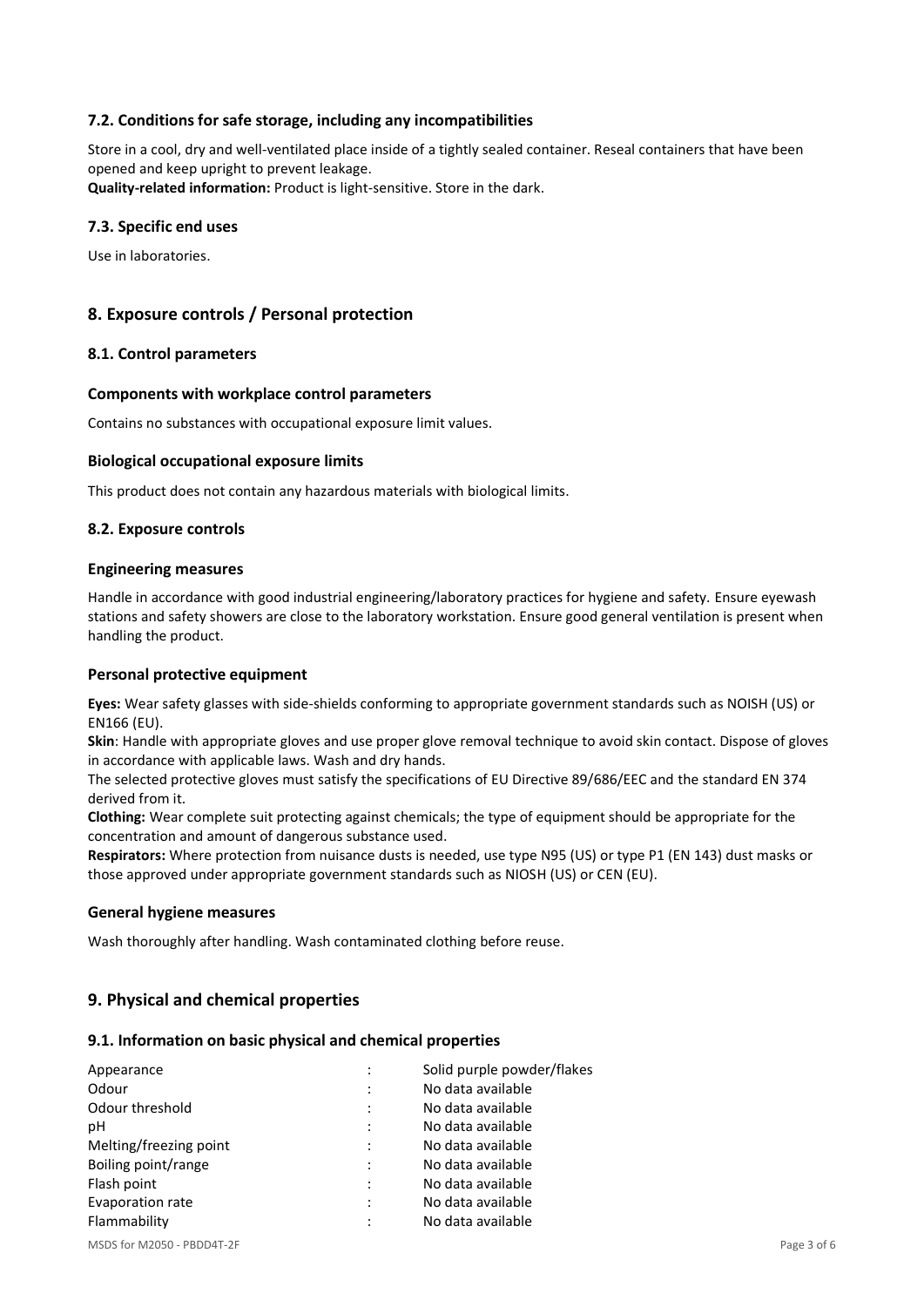| <b>Explosive limits</b>                | ٠                         | No data available              |
|----------------------------------------|---------------------------|--------------------------------|
| Vapour pressure                        | ٠<br>$\cdot$              | No data available              |
| Vapour density                         | ٠<br>$\ddot{\phantom{a}}$ | No data available              |
| Relative density                       | $\ddot{\cdot}$            | No data available              |
| Solubility(ies)                        | $\ddot{\cdot}$            | Chlorobenzene, dichlorobenzene |
| Partition coefficient: n-octanol/water | $\ddot{\cdot}$            | No data available              |
| Autoignition temperature               | ٠<br>$\cdot$              | No data available              |
| Decomposition temperature              | :                         | No data available              |
| Viscosity                              | :                         | No data available              |
| Explosive properties                   | :                         | No data available              |
| Oxidising properties                   | ٠                         | No data available              |

### **9.2. Other safety information**

No data available.

## **10. Stability and reactivity**

#### **10.1 Reactivity**

No data available.

### **10.2. Chemical stability**

Stable under normal temperatures and pressures under recommended storage conditions.

#### **10.3. Possibility of hazardous reactions**

No data available.

### **10.4. Conditions to avoid**

No data available.

#### **10.5. Incompatible materials**

Strong oxidising agents.

#### **10.6. Hazardous decomposition products**

No known hazardous decomposition products.

## **11. Toxicological information**

### **11.1. Information on toxicological effects**

**Acute toxicity** No data available. **Skin corrosion/irritation** No data available. **Serious eye damage/eye irritation** No data available. **Respiratory or skin sensitization** No data available. **Germ cell mutagenicity** No data available. **Carcinogenicity** No data available. **Reproductive toxicity** No data available.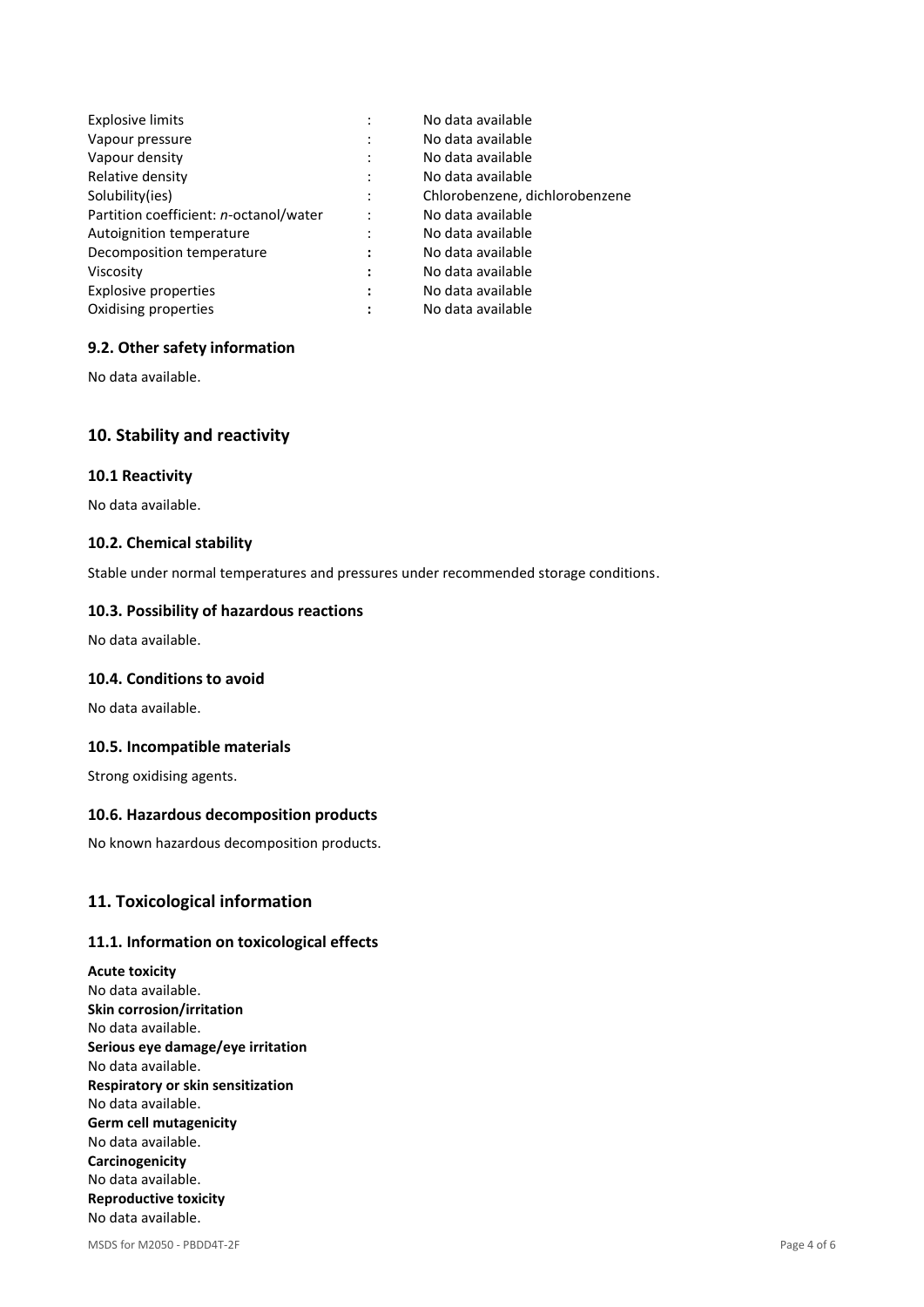**Specific target organ toxicity - single exposure** No data available. **Specific target organ toxicity - repeated exposure** No data available. **Aspiration hazard** No data available. **Routes of exposure** Eye contact, ingestion, inhalation, skin contact. **Signs and Symptoms of Exposure** No data available.

To the best of our knowledge, the chemical, physical, and toxicological properties have not been thoroughly investigated.

# **12. Ecological information**

### **12.1. Toxicity**

No data available.

### **12.2. Persistence and degradability**

No data available.

### **12.3. Bioaccumulative potential**

No data available.

### **12.4. Mobility in soil**

No data available.

### **12.5. Results of PBT and vPvB assessment**

PBT/vPvB assessment not available as chemical safety assessment not required/not conducted.

### **12.6. Other adverse effects**

No data available.

## **13. Disposal**

### **13.1. Waste treatment methods**

#### **Product**

Burn in a chemical incinerator equipped with an afterburner and scrubber. Observe all federal, state and local environmental regulations and directives on waste and hazardous waste. Offer surplus material to a licensed professional waste disposal professional.

### **Contaminated packaging**

Dispose of as unused product.

## **14. Transport**

Non-hazardous for road, air and sea transport.

**IATA:** Not regulated as a hazardous material. **IMO:** Not regulated as a hazardous material. **RID/ADR:** Not regulated as a hazardous material.